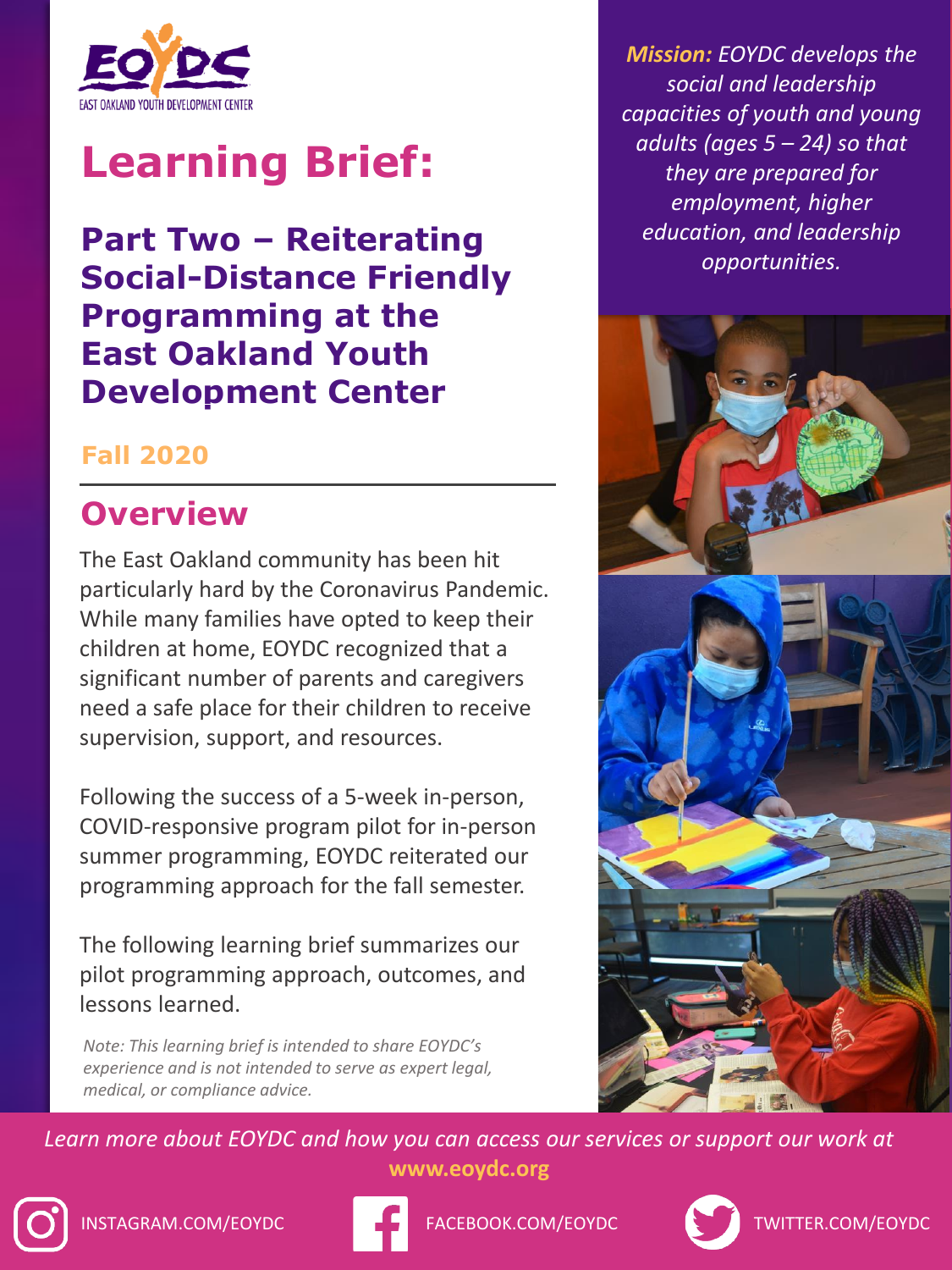

EOYDC incorporated extensive COVID-19 safety protocols based on guidelines published by the Alameda County Public Health Department, OSHA, and the CDC.

### **Safety Measures**

- Mandate COVID testing for all staff and interns; staff required to retest monthly and following high-risk activities (e.g.; traveling by plane, attending a mass gathering, etc.)
- $\checkmark$  Provide ongoing staff training on safety guidelines including proper mask wearing, hand-washing, and disinfecting protocols
- $\checkmark$  Provide parents and caregivers with information on how they can mitigate risks at home
- $\checkmark$  All sign-in/out conducted outside of the building; only staff and participants allowed in the building during program hours (including parents)
- $\checkmark$  Daily health screening questions and temperature checks prior to entry
- $\checkmark$  Require everyone to wear masks inside of the building at all times; fresh surgical and/or KN95 masks provided to participants and staff daily
- $\checkmark$  Participants taught how to properly wash hands, with regularly scheduled handwashing breaks throughout the day
- $\checkmark$  Each class with no more than 10 people, seated at least 6 feet a part
- $\checkmark$  Upgraded air system filtration system to ensure optimal classroom ventilation
- $\checkmark$  Participants provided with their own individual activity supply kit to limit the spread of germs
- $\checkmark$  All meals and snacks served outdoors or in a large open space (e.g.; gym) with social distancing maintained between participants
- $\checkmark$  Sealed off all water fountains and provide participants with fresh water bottles daily
- $\checkmark$  Fridays reserved for staff prep and deep cleaning
- $\checkmark$  Hired janitorial service for daily cleanings and weekly deep cleanings
- $\checkmark$  Shift to virtual program during virus surges, as advised by health officials; EOYDC took this precaution from late-November through January based on the COVID-19 surge during this period.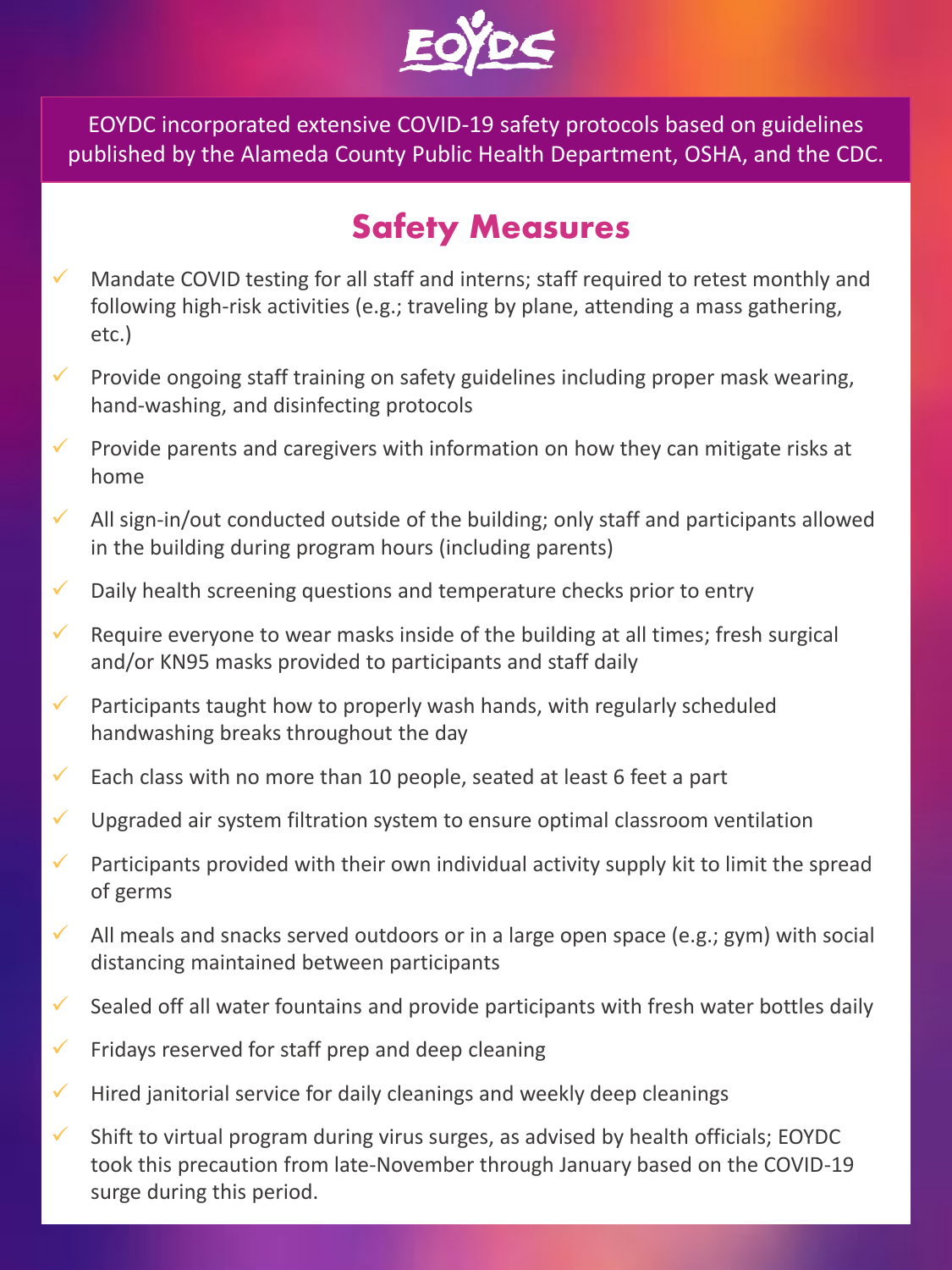

## **K-8 Programming Overview**

EOYDC's K-8 programming consists of the **After-School Leadership Academy (ASLA)** and The **Bridge**. ASLA develops the leadership capacities of elementary school students (grades K-5) by exposing them to new ideas and opportunities, improving academic performance, and developing social and emotional learning skills. The Bridge prepares middle school students (grades 6-8) at risk of academic and social disengagement to transition to high school and be on track for college.

For fall programming (August-November 2020), we expanded in person program hours from traditional after school hours (3-6pm) to full-day programming from 8:30am-5pm, Monday-Thursday. This allowed us to support school assigned distance learning, while allowing time for daily enrichment activities and supports including:

- Arts and crafts
- **STEM labs**
- Yoga, rowing in partnership with Oakland Strokes, and recreational games
- Free lunch and snack

Full day programming was an especially vital resource for working parents who were unable to work from home.



#### **Outcomes**

- ❑ Over **120** ASLA and Bridge students from 28 different schools have participated in social-distance/COVID-responsive program activities, **~50** of whom received direct support in school-assigned distance learning
- ❑ EOYDC has distributed winter coats, toys, books, and food boxes, and/or school supplies to over **250** and elementary and middle school students
- ❑ **100%** of surveyed parents agree that the program has served them extremely well or very well throughout the fall semester and **90%** rate the distance learning support program as **8/10** or higher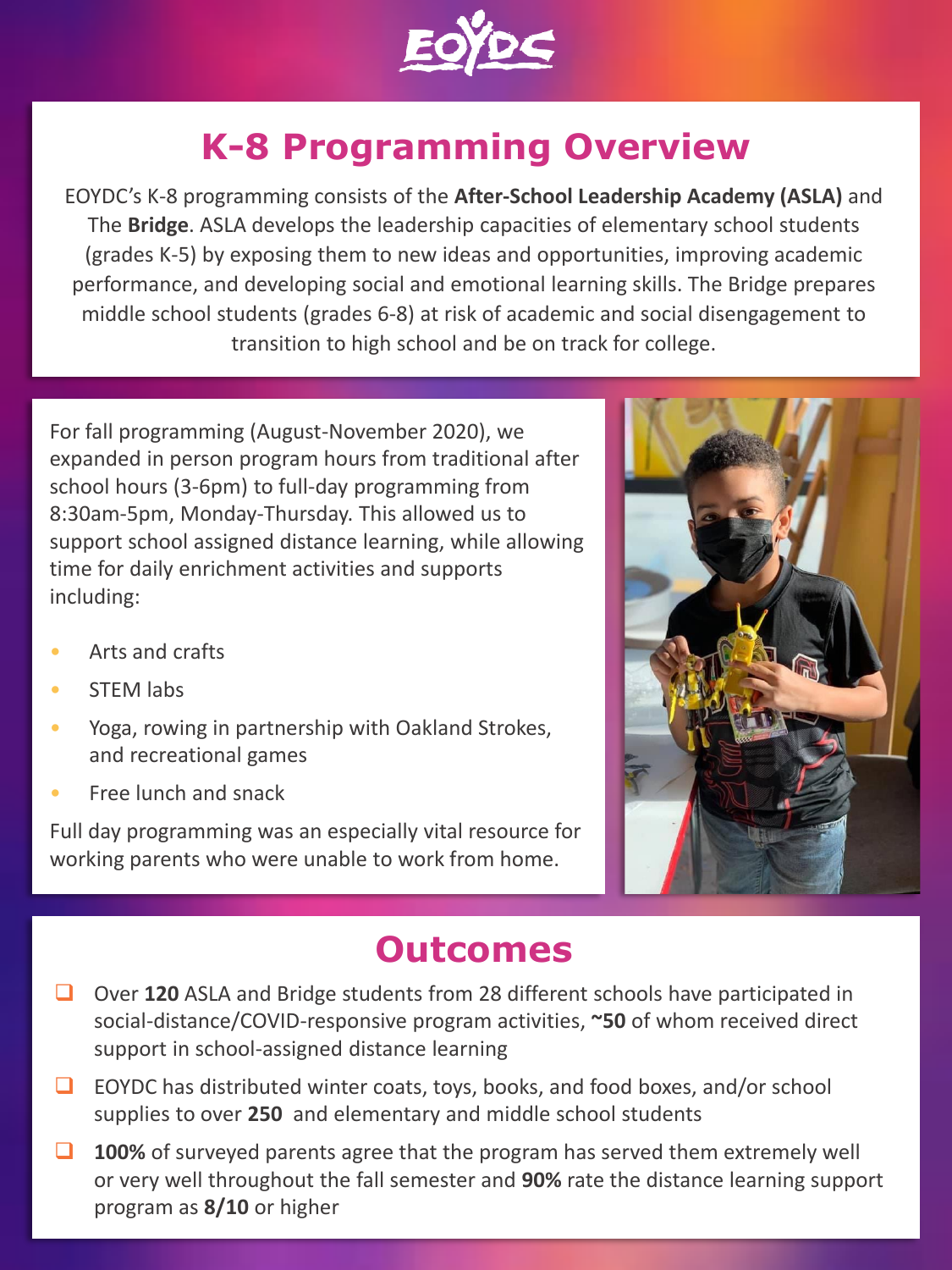

### **Pathway to College and Career**

**Pathway to College & Career (PTC<sup>2</sup>)** is an after-school program that supports high school and college students (ages 13 to 24) in overcoming barriers to academic and career success.



PTC<sup>2</sup> has shifted college prep workshops for high school students to online delivery. While PTC<sup>2</sup> does not typically include enrichment activities, we have integrated more recreational activities to keep adolescent youth who are struggling with social isolation engaged in fun activities with peers and staff.

PTC2 hosted our annual "Something for Everyone" scholarship fundraiser event virtually, featuring graduation acknowledgements for all graduating high school and college seniors, as well as junior college transfer and graduate school students.

### **Outcomes**

- ❑ **100%** of high school seniors enrolled in the PTC<sup>2</sup> program graduated from high school on time
- ❑ EOYDC distributed **\$106k** in scholarships ranging from \$500-\$5000 to **40** incoming/ continuing college students
- ❑ **71** high school and college students have participated in EOYDC's work-based learning program from July-December 2020, earning over \$**150k** in compensation
- ❑ **91%** of students who participated in the work-based learning program agreed that the program helped them improve their overall professional skills and 95% agreed the internship helped them to develop as a leader, improve their communication skills, and improve their conflict management skills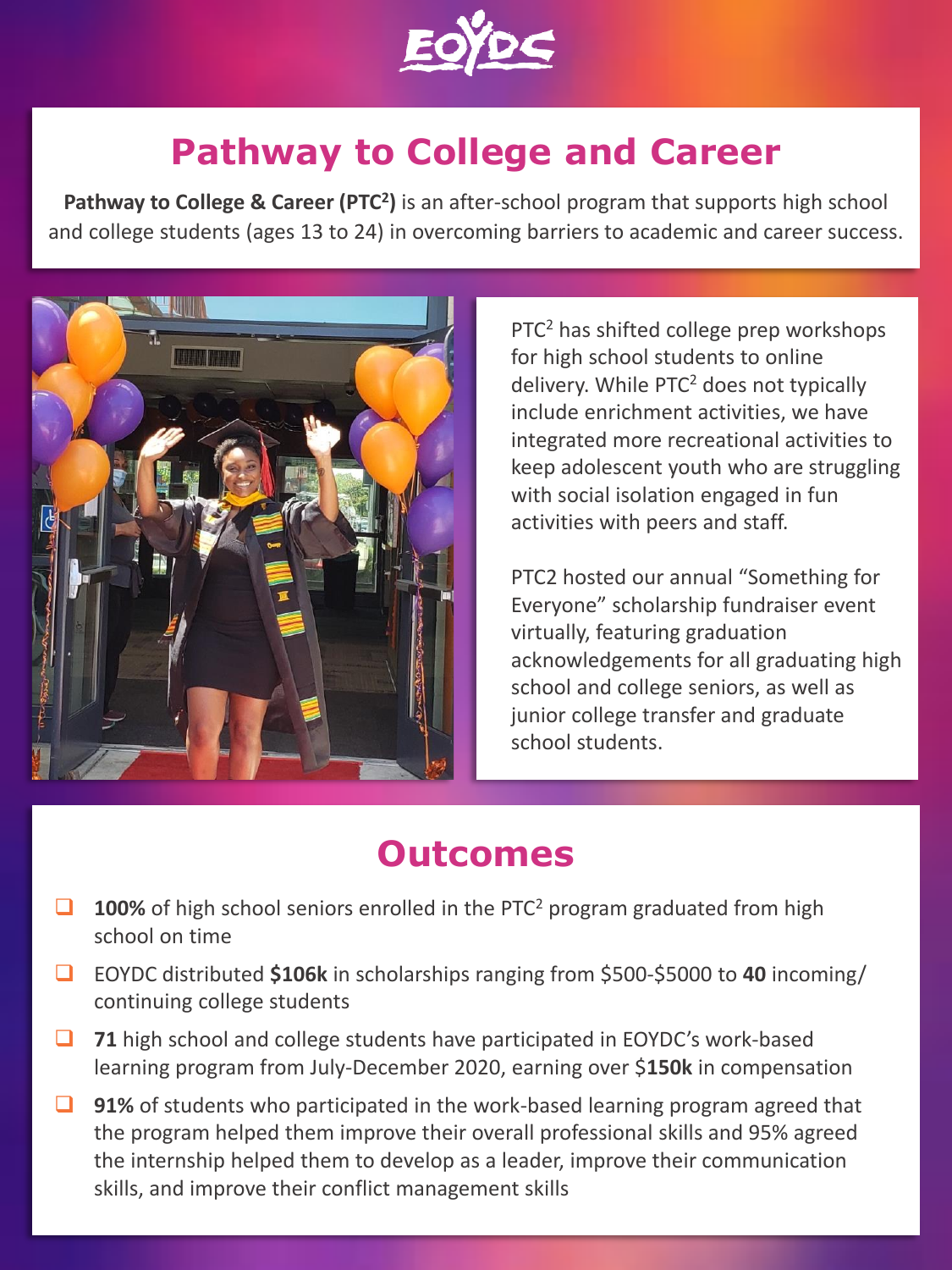

### **Education Empowerment**

**Education Empowerment** assists youth and adults (ages 17.5+) who have not successfully completed high school and are in need of a second chance. The program prepares students for the High School Equivalency exam, while providing them with critical life skills and personal development coaching

Starting summer 2020, Education Empowerment resumed COVID-responsive in person classes. Students were also given virtual options and loaned and/or given necessary equipment, such as laptops, as needed.

During the month of December, Education Empowerment held a virtual graduation ceremony featuring congratulatory video messages from Oakland greats Marshawn Lynch, Goapele, Klay Thompson, and Stephen Curry.



### **Outcomes**

- ❑ **5** students earned their high school equivalency certification
- ❑ **16** students have continued to work towards obtaining their high school equivalency certification throughout the pandemic